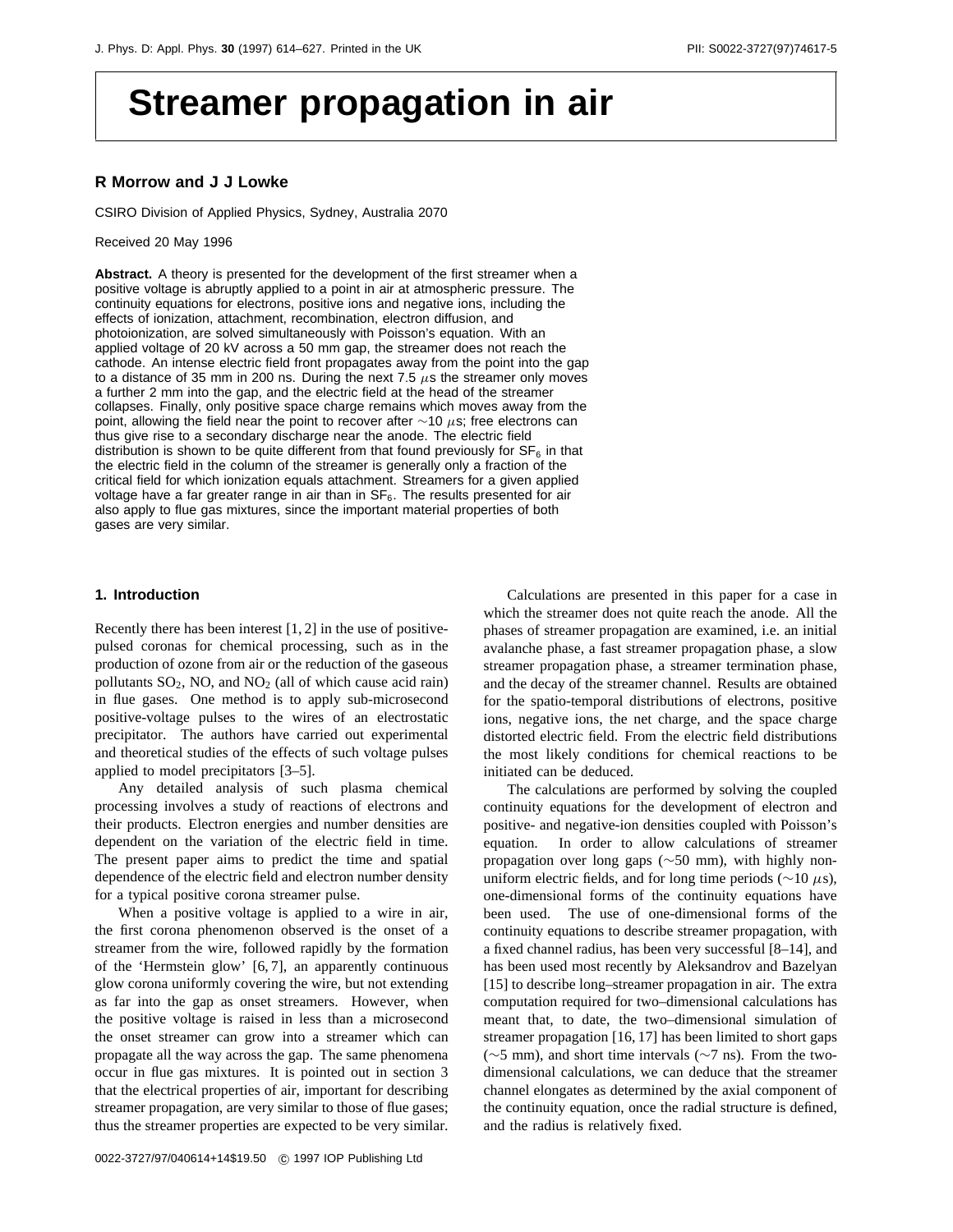The use of one-dimensional continuity equations allows a straightforward use of the photoionization data, rather than the use of a background pre-ionization electron density to provide seed electrons ahead of the streamer, as used in two-dimensional simulations [16, 17], and in the long gap calculation of Aleksandrov and Bazelyan [15].

The effects of ionization, attachment, recombination and photoionization are included, as well as electron, positive-ion, and negative-ion drift, and electron diffusion. All these effects have a significant influence on the development of the discharge over the long timescales considered in this paper (∼10 *µ*s). Thus, it is inappropriate to make comparisons of the present results with the simple streamer models of D'yakonov and Kachorovskii [18] and Evlakhov *et al* [19], in which only ionization is considered in an initially uniform electric field, and drift motion is neglected.

# **2. Theory**

It is known from observation that streamers occupy a narrow cylindrical channel between the anode and the cathode [7, 20]. The electric field must be computed in two dimensions by solving Poisson's equation. The electron, positive-ion and negative-ion continuity equations including ionization, attachment, recombination and photoionization are solved simultaneously with Poisson's equation, but in one dimension as discussed above, to give electron and ion density distributions and the electric field. The solutions of the convective flow of particles are obtained using a flux-corrected-transport algorithm [21].

The coupled continuity equations for electrons, positive ions, and negative ions are:

$$
\frac{\partial N_e}{\partial t} = S + N_e \alpha |W_e| - N_e \eta |W_e| - N_e N_p \beta
$$

$$
- \frac{\partial (N_e W_e)}{\partial x} + \frac{\partial}{\partial x} \left( D \frac{\partial N_e}{\partial x} \right) \tag{1}
$$

$$
\frac{\partial N_p}{\partial t} = S + N_e \alpha |W_e| - N_e N_p \beta - N_n N_p \beta - \frac{\partial (N_p W_p)}{\partial x} \tag{2}
$$

$$
\frac{\partial N_n}{\partial t} = N_e \eta |W_e| - N_n N_p \beta - \frac{\partial (N_n W_n)}{\partial x}
$$
(3)

where  $t$  is the time;  $x$  the distance from the anode;  $N_e$ ,  $N_p$  and  $N_n$  the electron, positive-ion and negativeion densities, respectively; and *We*, *Wp*, and *Wn* the electron, positive-ion and negative-ion drift velocities respectively. The symbols  $\alpha$ ,  $\eta$ ,  $\beta$ , and *D* denote the ionization, attachment, recombination and electron diffusion coefficients respectively, and *S* is the source term due to photoionization. Poisson's equation is:

$$
\nabla^2 \phi = -\frac{e}{\epsilon} (N_p - N_e - N_n) \tag{4}
$$

where  $\epsilon$  is the dielectric constant,  $e$  the electron charge and  $\phi$  the electric potential. The electric field,  $E$ , is computed using

$$
E = -\nabla \phi. \tag{5}
$$

It is assumed that the transport properties of the gas (such as  $\alpha$  and  $W_e$ ) are determined by  $E/N$ , where *E* is the local electric field and *N* is the neutral gas number density. Detailed discussions of this assumption have been presented elsewhere [11, 22].

Transport data for the material functions of air and flue gas mixtures come from previous calculations [4]. Little difference is found between the material functions of air and flue gas (i.e.  $\alpha$ ,  $\eta$ ,  $W_e$ ,  $D$ , etc); thus the results of the calculations apply equally well to air or flue gas. The actual expressions fitted to the material function data, and used for these calculations, are tabulated in the appendix. The photoionization data of Penney and Hummert [23] for air are used, as well as their method of calculating photoionization densities [23, equation 2].

The continuity equation for electrons (equation (1)) is second order and therefore requires two boundary conditions: at the anode,  $x = 0$ ,  $N_e = 0$ ; and at the cathode,  $x = 6.5$  cm,  $N_e = 0$ , since no secondary emission from the cathode is included. It is considered that processes at the cathode do not effect the discharge. The continuity equations for positive and negative ions (equations (2) and (3)) are both first order and thus require only one boundary condition each: at the cathode  $N_n = 0$ ; and at the anode  $N_p = 0$ . At absorbing boundaries the heavy particle densities are finite and determined by the flux from the body of the discharge as discussed by Morrow [11].

The current, *I*, in the external circuit, due to the motion of electrons and ions between the electrodes, is calculated using Sato's equation [24], which is modified to include negative ions and electron diffusion:

$$
I = \frac{Ae}{V_a} \int_0^d \left( N_p W_p - N_n W_n - N_e W_e + D \frac{\partial (N_e)}{\partial x} \right) E_L \, dx.
$$
\n(6)

Here  $V_a$  is the applied voltage,  $A$  the cross sectional area of the discharge channel and *EL* the Laplacian electric field.

It is assumed that  $\psi$ , the light intensity emitted by the discharge at any position, is proportional to the ionization activity, and may be written as

$$
\psi(x,t) = N_e(x,t)\alpha(x,t)|We(x,t)|.
$$
 (7)

This description has been used successfully to describe the output light intensity for a negative point–plane gap [11].

The numerical methods used to solve the continuity equations have been described in detail elsewhere [21, 22, 25]; it is only necessary here to point out that it is crucial for such long calculations, with  $\sim 10^7$  time steps, to use a very accurate numerical algorithm, such as the third-order flux-corrected-transport algorithm used in this paper. However, it has been found that serious errors arise if the disc method [26] is used to compute the electric field for the case of air, with streamers crossing the entire gap. A successive over relaxation (SOR) method has been used instead in order to obtain the two-dimensional axisymmetric solution of the electric potential *φ* from Poisson's equation (4).

For fast-moving transient phenomena, such as streamer fronts, a moving computational mesh is usually required [13, 14]. However, the continuous movement of the mesh is inappropriate for this calculation. Firstly, many geometric parameters would have to be recalculated at every time step,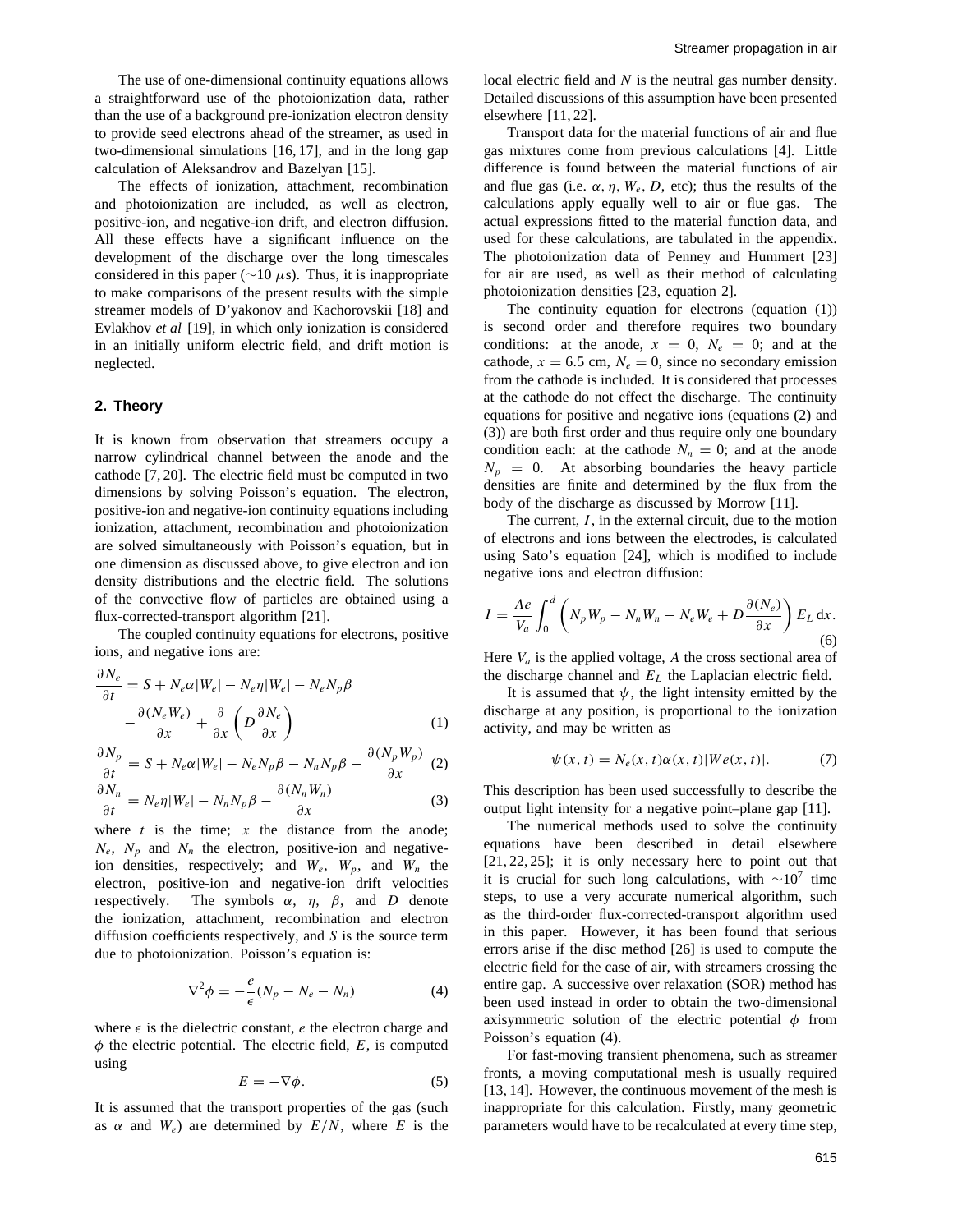

**Figure 1.** External circuit current for the first 1 ns after the release of seed electrons showing the pulse of current due to the first avalanche and subsequent current growth (——), and the same calculation with photoionization set to zero  $(- - -)$ .

making the computation inefficient. Secondly, the electrons move in the opposite direction to that of the streamer front, increasing the effective value of  $W_e$  relative to the mesh, and reducing the value of the time increment required for numerical stability.

The strategy adopted to follow the streamer front has been to use a fine uniform mesh, across which the streamer head propagates, and an expanding mesh away from this region towards the electrodes. When the streamer reaches the end of the fine mesh region, the mesh is re-zoned so that the streamer head is again at the start of the fine mesh region. No interpolation is required for the streamer head region since the fine mesh is uniform; linear interpolation is used elsewhere.

At the anode a fine mesh is also used to resolve the anode fall region. The mesh expands smoothly away from the anode, and then contracts towards the streamer head region. Similarly, the mesh expands away from the streamer head region towards the cathode, but with no fine mesh region at the cathode. The smooth changes and expansion of the mesh are achieved using exponential functions.

The total number of axial mesh points used to represent the 5 cm gap between the cathode and the anode is 400. Relatively few mesh points serve to resolve the region between the streamer and the cathode. The mesh size at the streamer head is  $1 \mu m$ , and other mesh sizes are similar to those discussed by Morrow [13, 14]. The continuity equations are solved on this mesh of 400 points.

Poisson's equation is solved on a two-dimensional mesh, so radial dimensions have to be defined, and further axial dimensions defined so that the shape of the anode is included. The radial mesh has a minimum mesh size of  $10 \mu m$  at the centre, expanding exponentially with 50 mesh



**Figure 2.** Total external circuit current, due to electron motion, for the first 100 ns of the discharge development.



**Figure 3.** Total external circuit current over 10 *µ*s, showing the transition from the high current, dominated by the electron contribution, to a relatively constant ∼1 *µ*A current due to the remnant positive ions in the streamer channel.

points out to a radius of 2 cm. The shape of the anode is included accurately by defining a new axial mesh point for each radial mesh point such that the position defined by the axial and radial coordinates lies on the anode surface. In this way ∼6*.*5 cm of the anode is included using an extra 40 mesh points (see figure 4, 5 and 6 later). Thus Poisson's equation is solved on a mesh of 440 axial points and 50 radial points in the region  $0 \le R \le 20$  mm, and  $0 \le Z \le 114$  mm, of figure 4.

The boundary conditions used to solve Poisson's equation are that the potential on the anode surface is fixed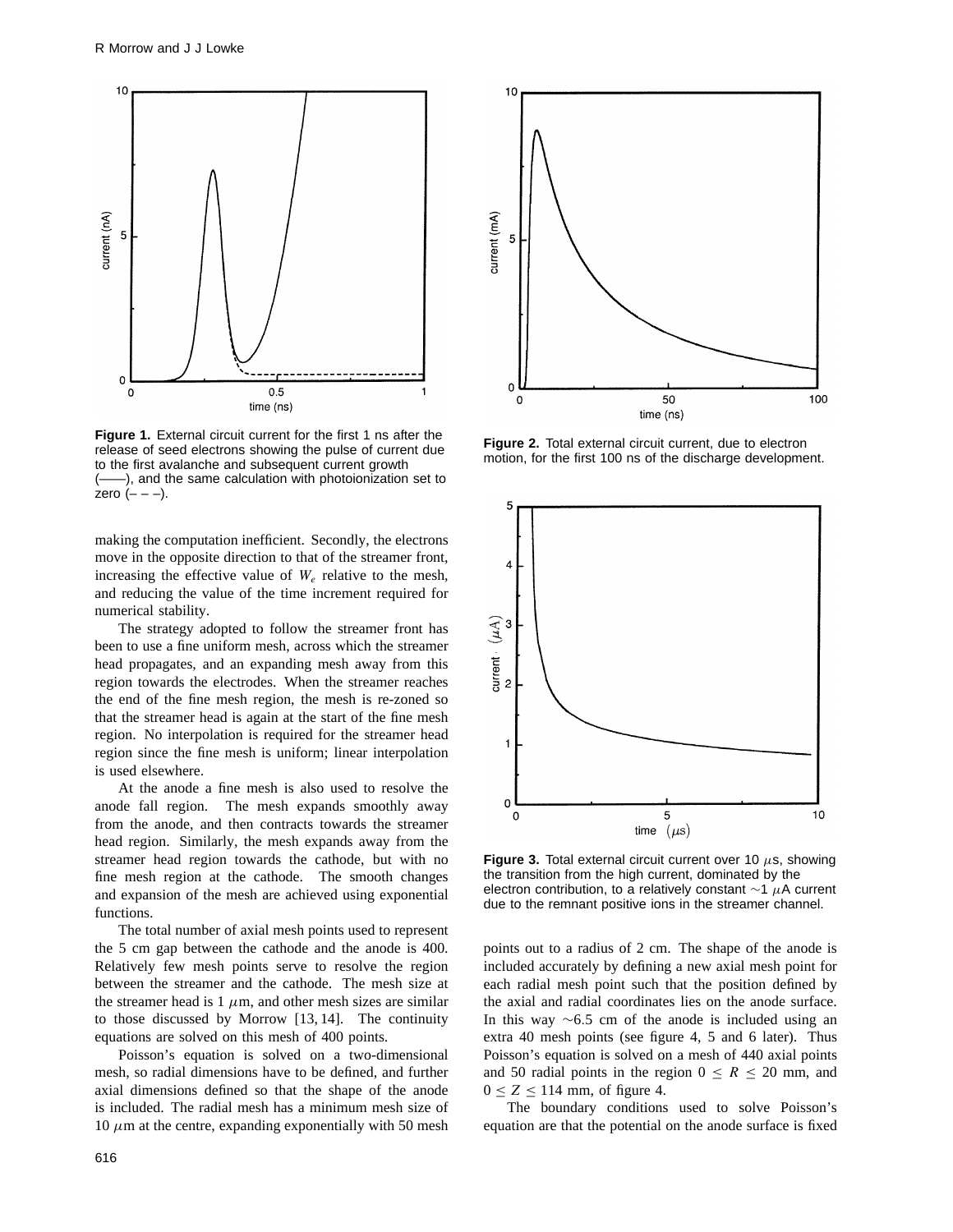

**Figure 4.** Electrical potential distribution after 3.3 ns, showing the initial streamer formation, and the largely undisturbed initial potential distribution, with contours of equipotential differing by intervals of 1000 V. The figure also shows the position and shape of the anode which is 50 mm from the cathode (at  $Z = 0$  mm). The anode is at 20 kV and the cathode is at earth potential.

at 20 kV, and at the cathode surface the potential is set to zero. At the centre line  $(R = 0$  in figure 4) a symmetry boundary condition is used,  $\partial \phi / \partial r = 0$ . This leaves the open boundaries to be defined at  $10 \le R \le 20$  mm,  $Z = 114$  mm, and  $R = 20$  mm,  $0 \le Z \le 114$  mm, of figure 4.

In order to provide accurate potential values at the open boundaries, and an exact solution of Laplace's equation for testing the SOR method of solution, a hyperboloid anode– plane cathode geometry is used for which an exact solution exists [27]. The free boundaries are placed well away from the space charge region so that any space charge effects can be neglected, and the exact solution to Laplace's equation is used to define the potential at the boundaries.

The exact solution is defined, following Erying *et al* [27], for positive potentials by the equation

$$
\phi(R, Z) = [-b + (b^2 - 4ac)^{1/2}/2a]^{1/2}
$$
 (8)

where  $\phi$  is the potential at the point  $(R, Z)$ 

$$
a = -Z_0^2(Z_1^2 + R_1^2 - Z_0^2)/(Z_1^2 - Z_0^2)
$$



**Figure 5.** Potential distribution, with 1000 V equipotentials, after 54 ns, showing the streamer ∼23 mm into the gap. Note the concentration of equipotential surfaces at the streamer tip, indicating a high  $E$ .

$$
b = Z^2 + R^2 + Z_0^2 (Z_1^2 + R_1^2 - Z_0^2) / (Z_1^2 - Z_0^2)
$$
  
and  

$$
c = -Z^2.
$$

The electrode separation is  $Z_0 = 50$  mm, and the anode shape is defined by  $Z_1 = 51$  mm and  $R_1 = 1$  mm specifying a point with ∼1 mm radius of curvature at the tip.

The central charge density is distributed radially using

$$
\rho(R, Z) = \rho_a(Z) \exp(-100R^2)
$$
 (9)

where  $\rho_a(Z)$  is the axial charge distribution and *R* is in millimetres. It is only necessary to set the radial charge out to the twelfth radial position (∼300 *µ*m), and the charge is set to zero beyond this point. In previous studies that used the disc method of solving Poisson's equation, the central charge was effectively used as the density over the the diameter of the channel (100  $\mu$ m), and the charge was set to zero beyond this diameter [12–14].

The numerical attachment instability [13] found during calculations in  $SF_6$  when  $\delta x$ , the mesh size, is greater than the channel diameter, *d*, has not been found in these calculations (even though  $\delta x > d$  was used). The calculations are stable because attachment in air is much lower than that in  $SF<sub>6</sub>$ .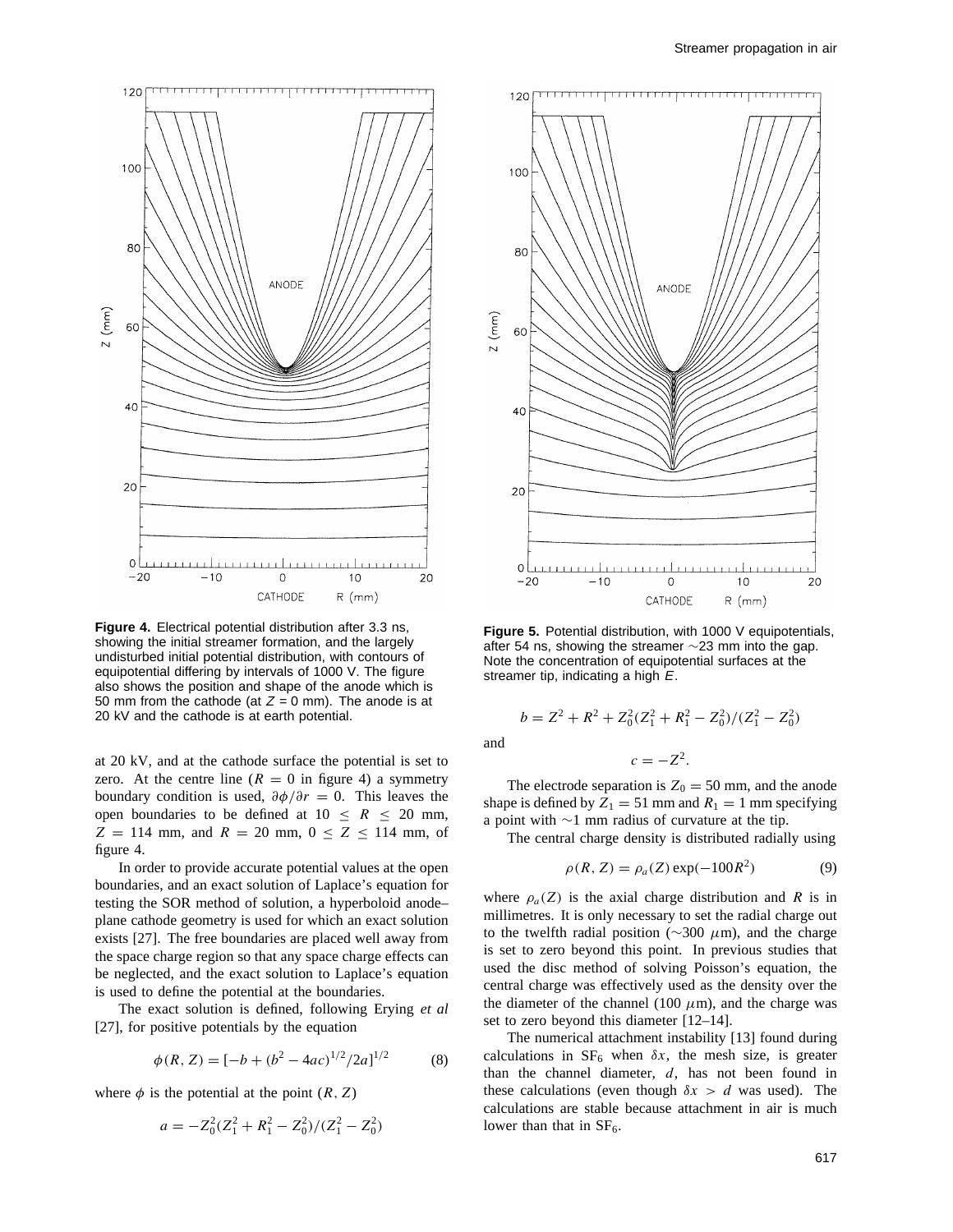

**Figure 6.** Potential distribution, with 1000 V equipotentials, after 10  $\mu$ s, when only positive ions remain; these ions move steadily away from the anode. Note that the equipotential surfaces have relaxed at the streamer head, indicating the collapse of the electric field in this region, while the equipotential surfaces have concentrated again near the anode in the gap left by the movement of positive ions in the streamer channel.

The calculations required the very powerful computing resources of a Cray-YMP computer for ∼60 h. The total number of time steps was  $\sim 10^7$ . The computing time was dominated by the time required for the solution of Poisson's equation using the SOR method, which takes up to 50 iterations at each time step.

#### **3. Results**

Results are presented for the development of streamers from the positive point of a point–plane gap in air at atmospheric pressure. The point is a hyperboloid with a ∼1 mm radius of curvature at the tip. The gap spacing is 50 mm, with a voltage of 20 kV applied instantaneously at the start of the calculation.

First, details of the initial avalanche are shown, and the role of photoionization in streamer development outlined. Then the macroscopically observable results, such as the external circuit current, are discussed. The propagation of the streamer is introduced by outlining the two-dimensional



**Figure 7.** Electric field distributions along the axis of the discharge near the anode, at times indicated in nanoseconds.

distortion of the potential distribution due to the streamer space charge as the streamer moves away from the anode. The streamer development is then analysed in terms of successive distinct phases: initial streamer formation, rapid streamer propagation, slow streamer propagation, streamer termination, and finally, decay of the streamer channel. The detailed structure of the streamer front, while it is rapidly propagating, is analysed and contrasted with that found for  $SF<sub>6</sub>$ .

#### **3.1. The avalanche phase and the role of photoionization**

The calculation is initiated by  $\sim$ 100 electron–ion pairs released 0.1 mm from the anode at  $t = 0$ . These electrons move rapidly into the high-field region near the anode tip, ionizing the gas and producing an increase in the numbers of electrons, forming the initial avalanche. The rise in electron numbers, and their motion in the high electric field near the anode, causes a rise in the external circuit current to a maximum of 7.5 nA, shown in figure 1 at  $t = 0.25$  ns. When electrons of the initial avalanche reach the anode they are absorbed, and the current falls. However, photoelectrons (due to photoionization) are distributed along the channel behind the avalanche as it proceeds towards the anode. These electrons multiply as they move into the high-field region near the anode, and the current rises again. For the initial conditions of the present calculation it takes 0.3 ns for the initial avalanche to reach its maximum current, and it takes a further 0.3 ns for the photoelectrons to supply a similar current. Because the photoelectrons are distributed along the channel no further current pulses are produced, and the current grows exponentially due to the formation of a selfsustained discharge.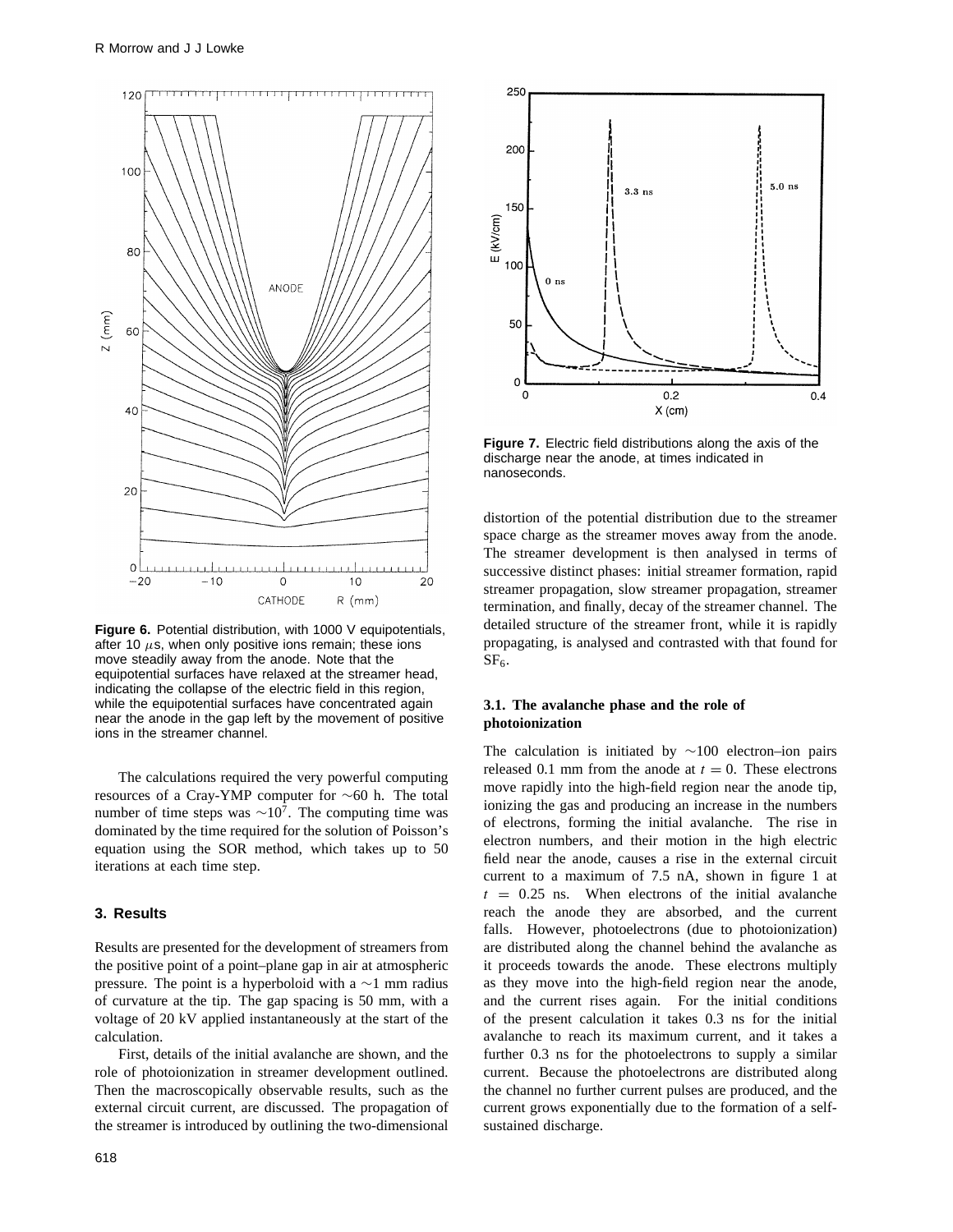

**Figure 8.** Electric field distributions computed from the potential distribution along the axis of the discharge using equation (5), at various times in nanoseconds, after the release of the initial electrons. The anode tip is at  $X = 0$  and the cathode at  $X = 5$  cm.



**Figure 9.** Electron density distributions computed at various times in nanoseconds.

The role of photoionization can be elucidated by setting it to zero. In figure 1 the results for zero photoionization are shown as a broken curve which overlaps the original curve completely for the first ∼0*.*35 ns, indicating that the initial avalanche phase is identical in both cases. However, after 0.35 ns all the original electrons are absorbed into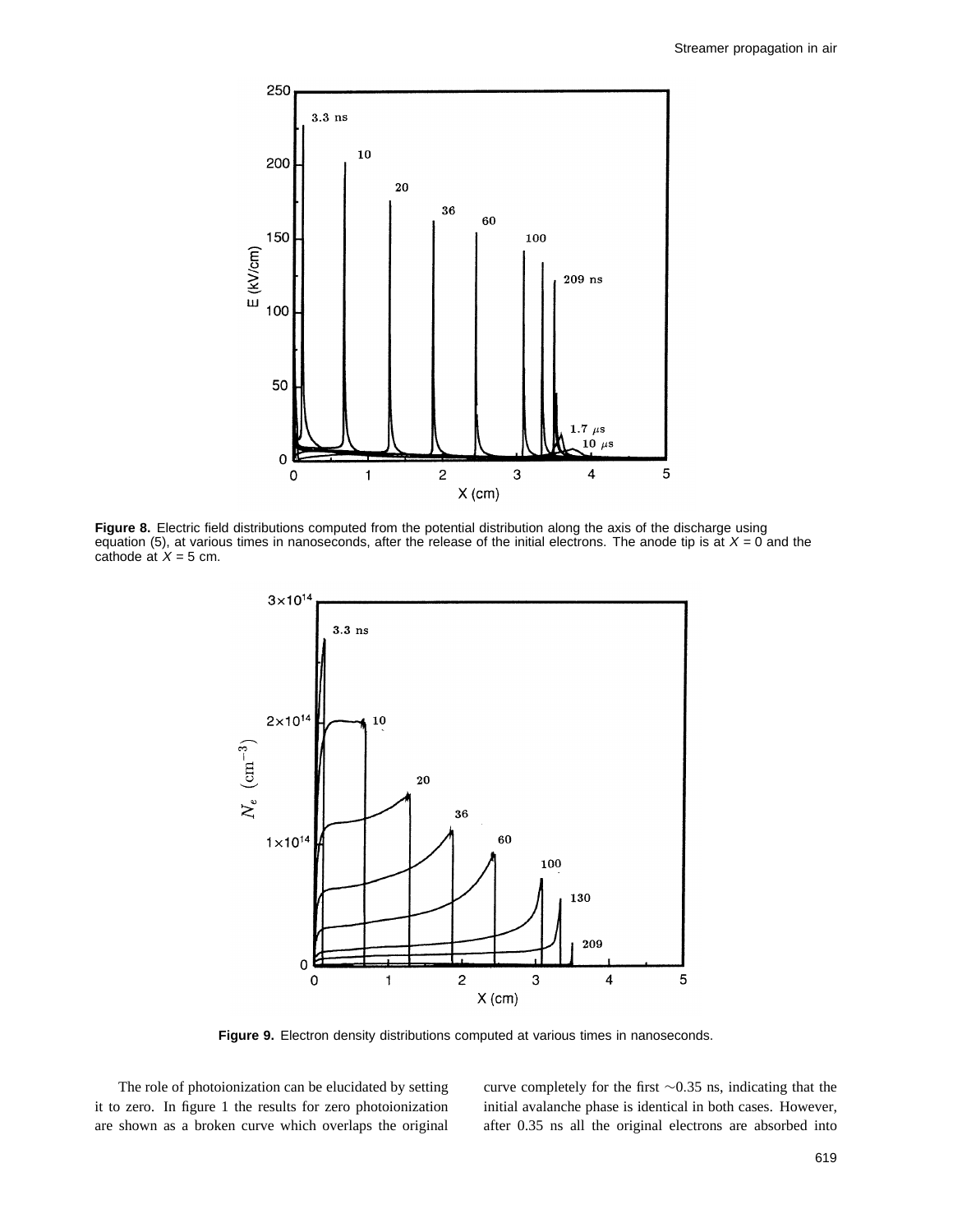

**Figure 10.** Negative-ion density distributions computed at various times in nanoseconds.



Figure 11. Positive-ion density distributions computed at various times in nanoseconds.

the anode, and there are no photoelectrons to sustain the discharge. After 0.35 ns the current is constant at 200 pA, being due to positive-ion and negative ion motion. Extreme care has been taken in using numerical methods which do not introduce non-physical effects, such as numerical diffusion, or spurious numerical oscillations [21, 22, 25]. The most important dynamic effects have been included in the calculations. Thus, these results demonstrate that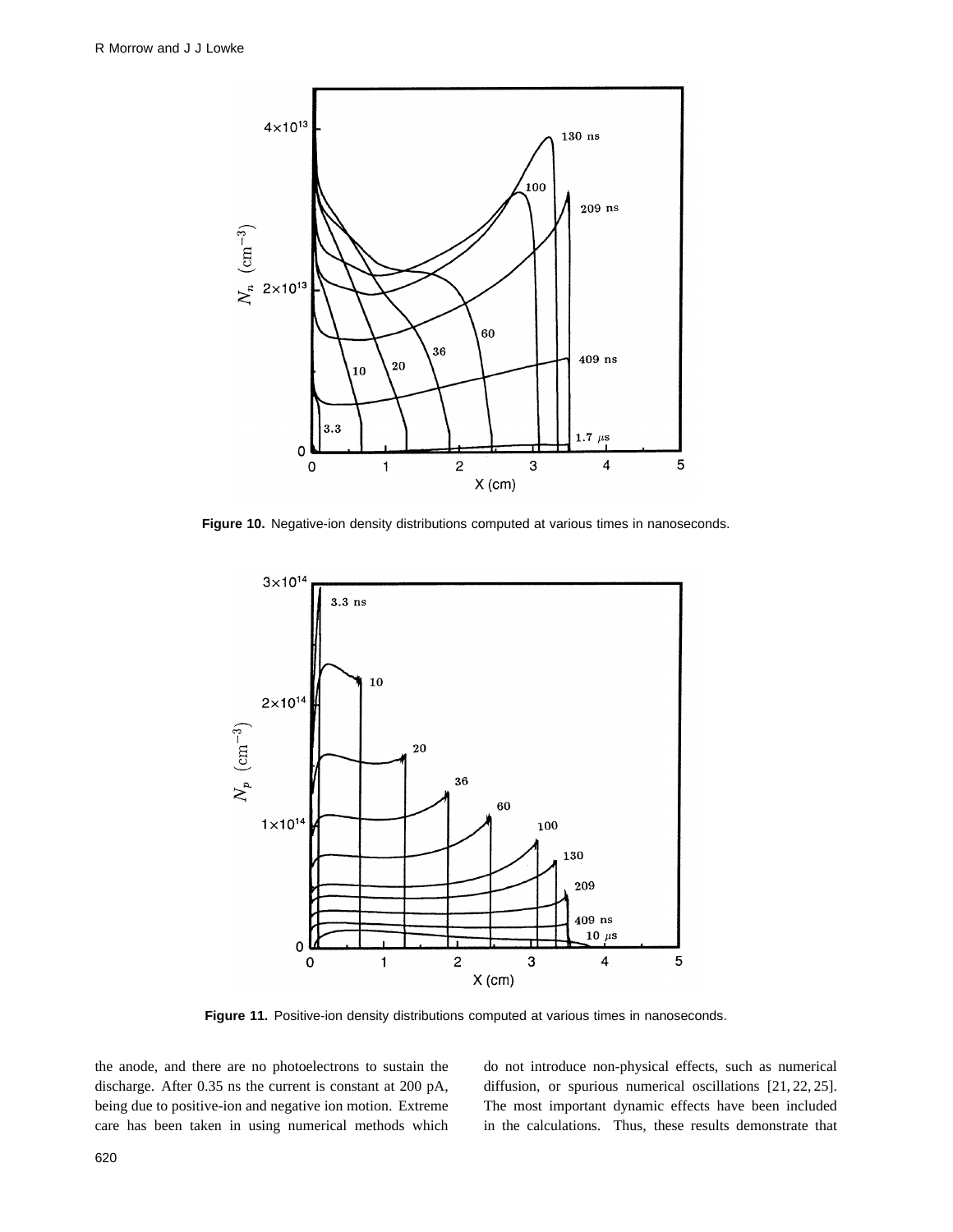

**Figure 12.** Net charge density distributions computed at various times in nanoseconds.

photoionization is essential for the formation of a selfsustained discharge at the anode.

#### **3.2. External circuit current**

The growth of the initial avalanche (discussed above) takes  $\sim$ 2 ns before the development of a significant current (figure 2). The external circuit current then rises steadily as shown in figure 2, to a maximum of  $\sim$ 9 mA, at *t* = 5 ns, and then falls steadily, by an order of magnitude, during the next 100 ns. The current continues to flow for the time span of the calculation (∼10 *µ*s) as shown in figure 3. After 2 *µ*s the current falls from a peak of 9 mA, due to electron motion, to  $\sim$ 1  $\mu$ A, due solely to positive-ion motion.

# **3.3. Distortion of the electrical potential due to the streamer**

Before making a detailed analysis of the streamer structure it is informative to portray the progress of the streamer across the gap by showing, through a series of figures, how the streamer distorts the electrical potential distribution as it moves.

The potential distribution after 3.3 ns (figure 4) shows that the streamer front has propagated ∼1 mm into the gap at the tip of the point electrode, with the rest of the distribution left in its initial configuration. After 54 ns the streamer has propagated 23 mm into the gap (figure 5), with a concentration of potential contours at the streamer head, indicating a high electric field. The potential contours along the streamer channel are distorted by the presence of positive space charge.

The streamer stops after ∼200 ns, having travelled to its full extent of ∼35 mm, and the streamer channel starts to decay (see figure 14 later). After 10 *µ*s the equipotentials at the head of the streamer are no longer concentrated (figure 6), indicating a reduced electric field, and the equipotentials again concentrate at the tip of the anode indicating a rising electric field in this region.

#### **3.4. Detailed analysis of the streamer structure**

In order to analyse the streamer formation and propagation in detail the electric field along the centre line of the discharge is computed from the gradient of the potential distribution (equation (5)) for various times during the development of the discharge (figures 7 and 8). For the same times at which curves are displayed in figure 8, distributions of electrons, negative ions, positive ions, and the net charge are given in figures 9 to 12 respectively. A detailed analysis of the streamer structure at  $t = 36$  ns is shown in figure 13. Figure 14 shows the collapse of the field at the streamer head at later times, and figure 15 the concomitant recovery of the field at the anode. Figure 16 shows the movement of positive charge away from the anode at later times, which causes the rising field near the anode. Finally, figure 17 shows the estimated intensity of the light from the streamer calculated using equation (21).

**3***.***4***.***1. Initial streamer formation, 0–6 ns.** Consider the details of the profiles of figures  $7-12$  for  $t = 3.3$  ns. The charge density has risen, and space charge effects have lowered the electric field near the anode forcing a 'spike' in the electric field to move into the gap as an ionizing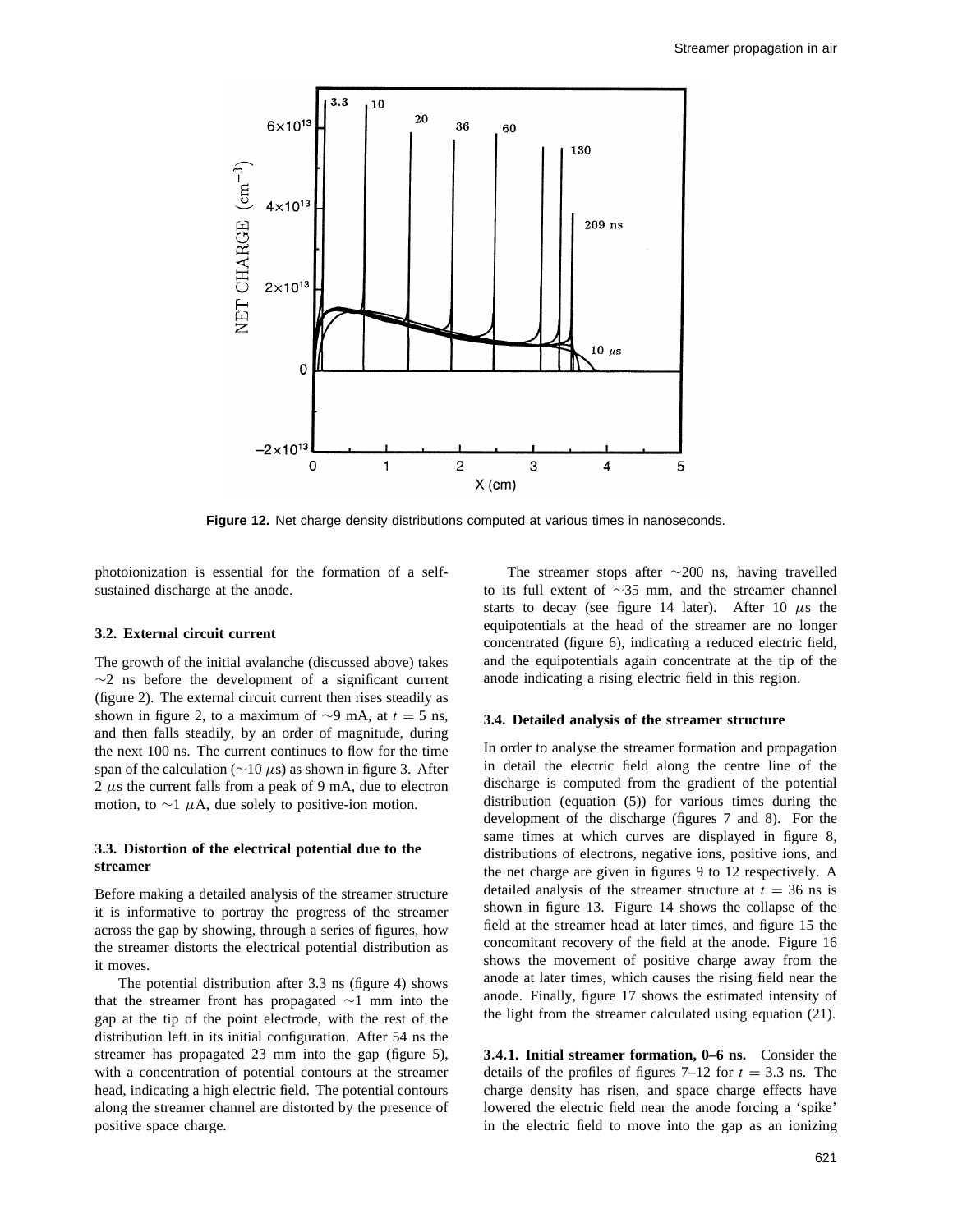

**Figure 13.** Structure of the streamer front at  $t = 36$  ns: electric field,  $E$  (----); electron density,  $N_e$  (.....); negative ion density,  $N_n$  (-----); positive ion density,  $N_p$  (----); net charge,  $N_T$  (---).

wave (figures 7 and 8). The current is still rising, as seen in figure 2. However, the electric field in the streamer column is less than 30 kV cm<sup>-1</sup> (figures 7 and 8), which is the field for which the ionization coefficient equals the attachment coefficient for air. The electron densities (figure 9), and positive-ion densities (figure 11) are  $\sim$ 3 × 10<sup>13</sup> cm<sup>-3</sup>, while the negative-ion density is  $< 10^{13}$  cm<sup>-3</sup> (figure 10). The net charge is positive (figure 12) due to loss of electrons to the anode, and is  $\leq 10^{13}$  cm<sup>-3</sup> except at the streamer head where there is a very sharp maximum of  $7 \times 10^{13}$  cm<sup>-3</sup>.

**3***.***4***.***2. Rapid streamer propagation, 6–40 ns.** Consider the profiles at  $t = 36$  ns. The streamer velocity is very high; the streamer has travelled about 19 mm, half its total transit distance, in 36 ns, with an average velocity of  $5.3 \times$  $10<sup>7</sup>$  cm s<sup>−1</sup> (figure 8). The magnitude of this high streamer velocity is in fair agreement with the experimental results of Allen and Ghaffar [28]. The electron density is  $\sim$ 10<sup>14</sup> cm<sup>-3</sup> near the streamer head, but falls to  $5 \times 10^{13}$  cm<sup>-3</sup> along the channel; this fall is due to (1) negative ion formation from attachment, (2) recombination with positive ions, and (3) electron drift to the anode (figure 9). The negative ion density is correspondingly high near the anode (∼3 ×  $10^{13}$  cm<sup>-3</sup>), because the electrons have had sufficient time for negative ion formation, but decreases near the streamer head (figure 10). Recombination with positive ions also reduces the negative-ion densities, particularly when these densities are high. The electron number density is larger than the negative-ion density everywhere. The positive-ion density is  $\sim 10^{14}$  cm<sup>-3</sup> along the channel (figure 11), and has fallen from the higher values seen at  $t = 9.2$  and 22 ns due to recombination with electrons and negative ions.

The peak in the net charge at the streamer head is only slightly diminished from its initial value (figure 12). Behind the streamer a distribution of positive charge is laid out and remains relatively unchanged by the further progress of the streamer. The light output at  $t = 36$  ns has fallen by a factor of six from that estimated at  $t = 3.3$  ns (figure 17). Note that between  $t = 3.3$  ns and  $t = 36$  ns the external circuit current has been falling (figure 2), and that the electric field in the streamer channel is left relatively constant. The fall in the current is accounted for by the falling electron number densities during this time (figure 9). Because attachment is relatively slow in air, it is not necessary to create electrons in the streamer channel in order to maintain continuity of current. This contrasts with the situation in  $SF_6$  where  $E \geq E^*$  must be maintained [12–14].

The detailed structure of a propagating streamer front at  $t = 36$  ns is displayed in figure 13; a 100  $\mu$ m section of the streamer head shows variations in the particle number densities, the net charge, and the electric field through the ionizing wave front. The net positive space charge at the streamer head gives rise to an electric field extending far ahead of the streamer. In this high electric field region, electrons from photoionization produce a growth in the electron number density due to ionization. The electron number density, and corresponding positive ion density, do not reach a maximum until the electric field has fallen to less than half its maximum value. Note that the entire structure of figure 13 moves to the right. The negative-ion density increases so slowly with time that it plays no part in the dynamics of the streamer front.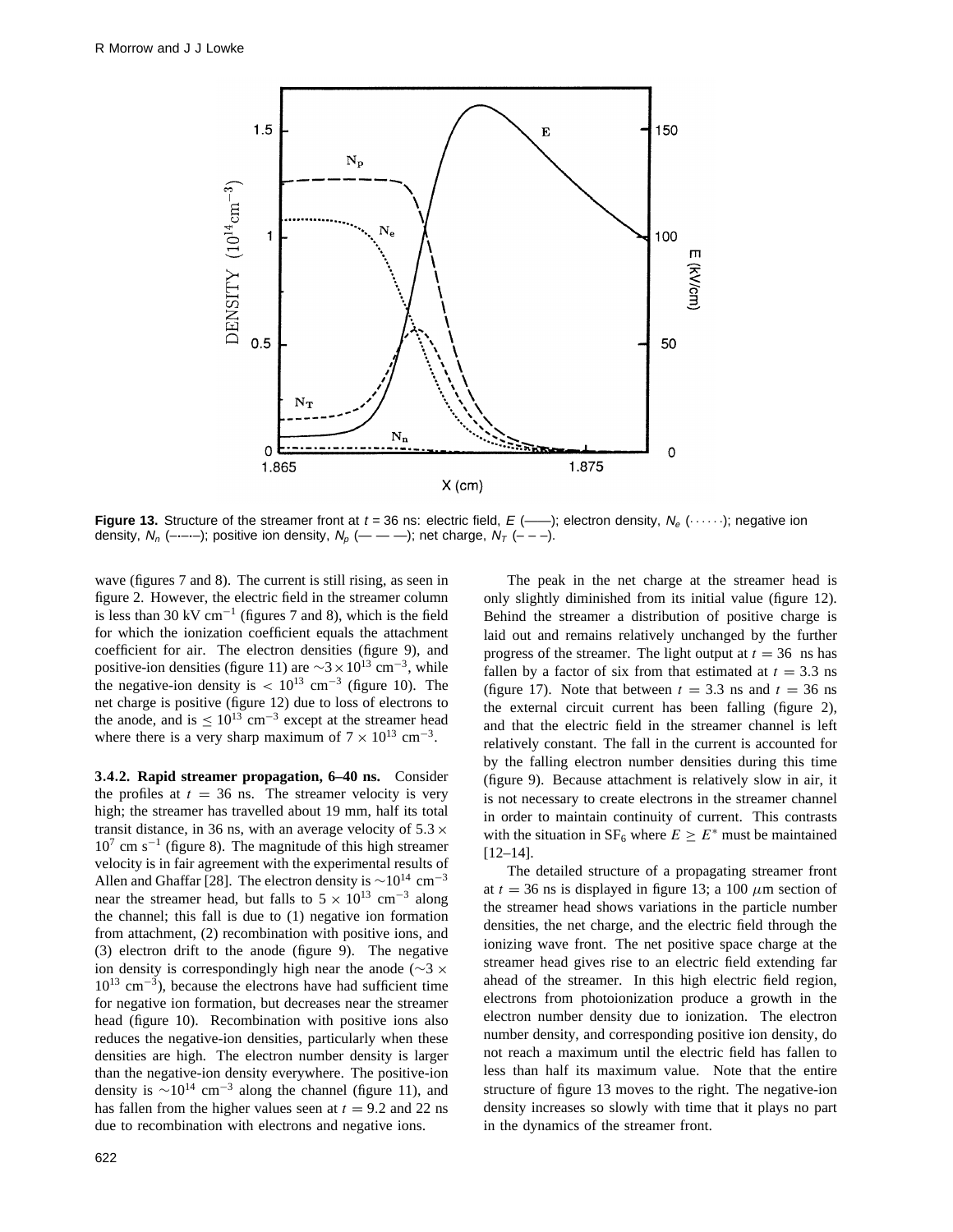

**Figure 14.** Collapse of the electric field at the streamer tip after streamer propagation has terminated. Times as indicated on the curves.

The streamer structure shown in figure 13 is very different from an analogous figure calculated for  $SF<sub>6</sub>$  (see figure  $7(a)$ , Morrow [12]). For  $SF<sub>6</sub>$ : (1) the negativeion density is always larger than the electron density; (2) positive- and negative-ion densities dominate the net charge in the streamer front; and (3) the distortion of the electric field is much less than that for air.

**3***.***4***.***3. Slow streamer propagation, 40–130 ns.** Consider the profiles at  $t = 130$  ns. Between  $t = 36$  ns and  $t = 130$  ns the streamer slows down by a factor of four; it travels 15 mm in 94 ns with an average velocity of  $1.6 \times 10^{7}$  cm s<sup>-1</sup>, and is near the end of its transit distance in the gap. The electric field amplitude in the streamer column stays relatively constant (figures 7 and 8), as does the net charge in the streamer head (figure 12).

Due to the slow progress of the streamer, the electron density (figure 9) is reduced by attachment and it is less than the negative-ion density (figure 10), except at the streamer head. The negative-ion distribution (figure 10) has changed character due to recombination with positive ions; the density near the anode has decreased, and the maximum is now near the streamer head (figure 9). The positive-ion density and the net positive charge both remain relatively constant (figure 12).

At an early time in the discharge, such as at  $t = 100$  ns in figure 16, the movement of positive ions away from the anode and the net movement of electrons and negative ions towards the anode leads to a net negative space charge near the anode, and a corresponding sharp rise in the electric field (figure 15).

The light output is predicted to fall rapidly by two orders of magnitude from that at  $t = 3.3$  ns (figure 17).

**3***.***4***.***4. Streamer termination, 130–210 ns.** Consider the profiles at  $t = 209$  ns. Between  $t = 130$  ns and  $t = 209$  ns, the streamer moves only 1.6 mm, with an average velocity of  $2 \times 10^6$  cm s<sup>-1</sup>; thus the streamer propagation velocity has fallen by a factor of ten (figure 8). There is a decrease in the electric field (figure 8), and also in the positive charge spike (figure 12) at the streamer head. The electron density (figure 9) is very low everywhere in the channel, except for a sharp spike at the streamer head. However, electrons contribute significantly to the external current for ∼1 *µ*s (figure 3). The negative-ion density exceeds the electron density everywhere in the channel (figure 10), and is comparable with the positive-ion density distribution (figure 11) which is relatively flat. The positive net charge behind the streamer head (figure 12) is relatively constant. The light output falls by two orders of magnitude between  $t = 130$  ns and  $t = 209$  ns, and becomes negligible after that time.

At  $t = 400$  ns a net negative space charge remains at the anode (figure 16), and the electric field at the anode increases with time (figure 15).

**3.4.5.** Decay of the streamer channel, 210 ns–10  $\mu$ s. After  $t = 209$  ns the electron number density is negligible (figure 9), and the streamer has stopped propagating (figure 8). The negative-ion number density is significant at  $t = 406$  ns (figure 10), but after  $t = 2 \mu s$  is negligible due to recombination with positive ions. Thus, after  $t = 2 \mu s$ ,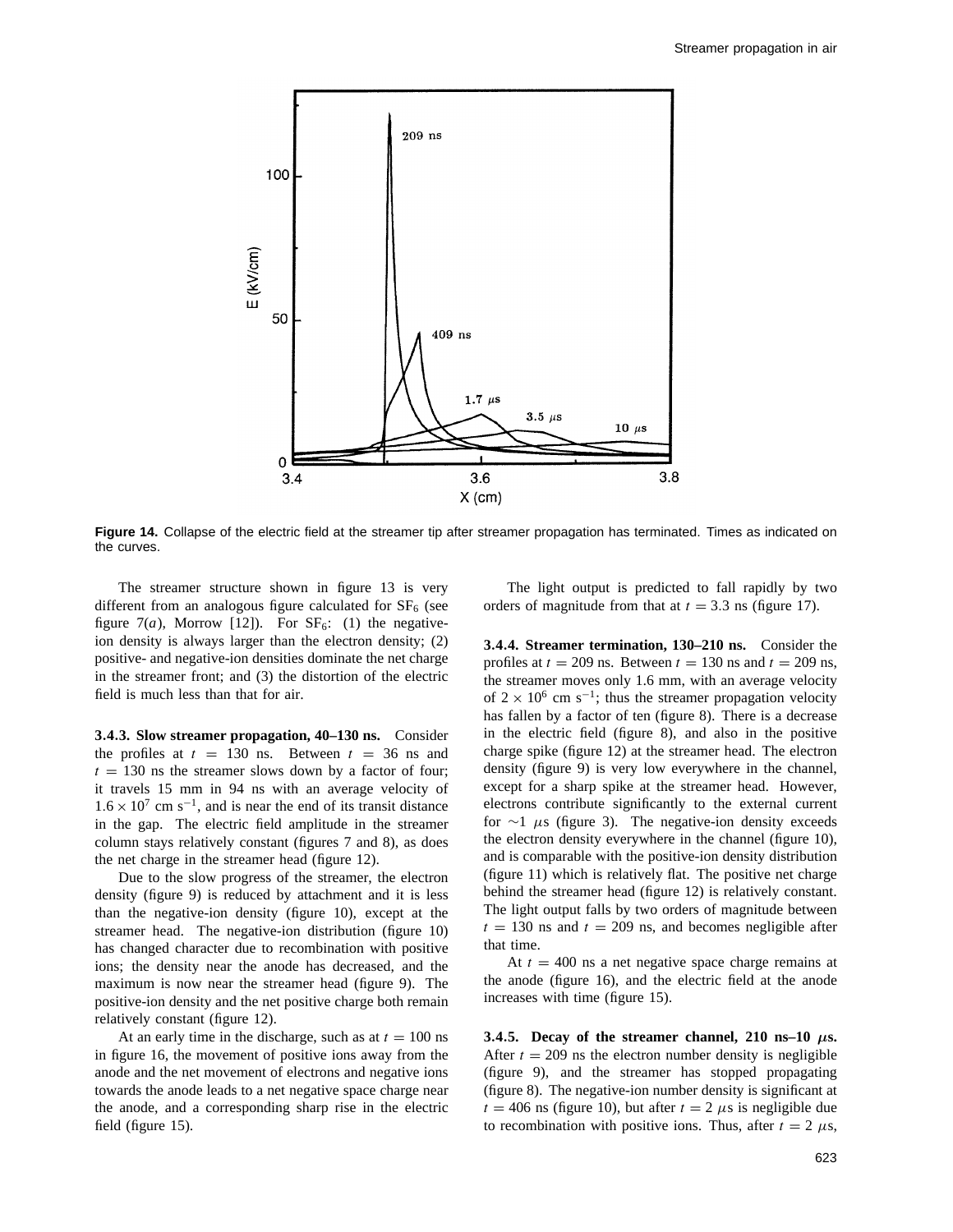

**Figure 15.** Development of the electric field at the anode as a function of time  $(\mu s)$ , showing the initial electric field, the rising electric field due to negative space charge, and the resurgence of the Laplacian electric field near the anode at late times due to the movement of positive space charge away from the anode.



**Figure 16.** Details of the negative space charge near the anode at early times, and the movement of the remnant positive space charge away from the anode at later times.

the positive-ion distribution (figure 11), and the net charge distribution (figure 12) are identical. The small electric current of ∼1  $\mu$ A, after  $t = 2 \mu$ s (figure 2), is therefore due only to the movement of positive ions. The small changes in the net charge distribution after  $1 \mu s$ , shown in figure 12, are due to the movement of the net positive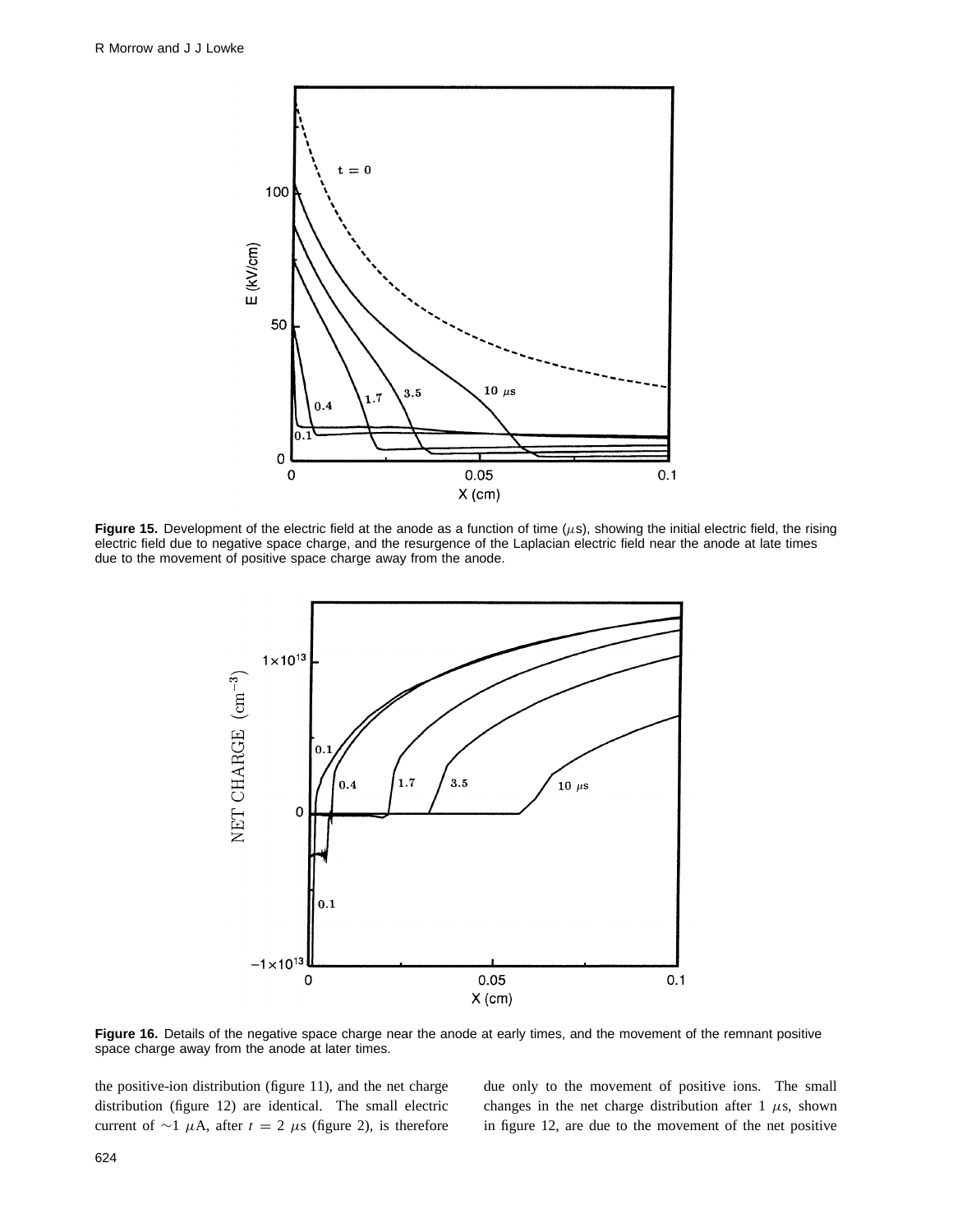

**Figure 17.** Light output *ψ* at various times in nanoseconds, assumed to be proportional to the net ionization activity at a given time;  $\psi = N_e \alpha |w_e|$ .

charge away from the anode. This movement causes a slow dispersal of the electric field in the streamer head over a larger distance (figure 14). There is still a small net negative space charge at the anode at  $t = 1.7 \mu s$  (figure 16). However, after 10 *µ*s only positive space charge remains and as this moves away from the anode (figure 16) the electric field approaches the magnitude and shape of the initial Lapacian field distribution (figure 15).

#### **4. Discussion**

The accuracy of the numerical methods that have been developed for the present calculations has enabled calculations of the development of discharges to be made for time periods up to 10  $\mu$ s.

The calculation is initiated by 100 electron–ion pairs (representing ionization of the gas due to a cosmic ray, or radioactivity) released 0.1 mm from the electrode. In a real gas the number of electron–ion pairs and their position will vary statistically; this variation is not included in this calculation. If either the number of initial electrons or their position is changed in the calculation, then the time from initiation to, for example, the current maximum, varies. However, the maximum current, and the details of the streamer propagation do not change, as these properties are determined by space charge effects and are insensitive to the initial conditions.

The calculation is started with the full voltage already applied, corresponding to the case where the voltage reaches its maximum value before seed electrons are available. The case where the voltage rises in a finite time, with seed electrons available initially, has been considered in detail for  $SF_6$  [13], and similar considerations will apply for air.

The calculations include electron attachment coefficients suitable for air and flue gases. The effects of stronger attachment (due perhaps to higher water contents in exhaust gases) can be inferred by comparing the present results with those for  $SF<sub>6</sub>$  [13, 14].

The initial current pulse, typically found at the start of experimentally measured positive streamer current pulses (see for example [29]), is explained as the current due to an initial avalanche of electrons in the high-field region, triggered by a seed electron.

The main current pulse of amplitude ∼9 mA, with a half width of ∼50 ns, agrees qualitatively with pulses measured for positive corona in air. From the particle density results it is found that the relatively steady current of ∼1 *µ*A at late times, after the main pulse, is due to the motion of positive ions left in the gap.

In air at atmospheric pressure, the critical field *E*∗, at which the ionization coefficient equals the attachment coefficient, is  $E^* = 30$  kV cm<sup>-1</sup>; for SF<sub>6</sub>  $E^* =$ 90 kV cm<sup>-1</sup>. In SF<sub>6</sub>, it was found that the electric field had to be maintained at  $E > E^*$  in the streamer column in order to maintain conductivity while the streamer was propagating [12–14]: this is not the case for air. The lower attachment coefficient in air means that electrons are not lost rapidly if  $E < E^*$ . For example, in air, the attachment time constant,  $\tau = 1/(n|W_e|)$ , is ~100 ns at  $E = 10 \text{ kV cm}^{-1}$ , and is similar to the propagation time of 100 ns. On the other hand, for  $SF_6$ ,  $\tau = 0.06$  ns at *E*<sup>∗</sup> which is the electric field in the streamer channel [12– 14]. Thus attachment does not dominate the dynamics of streamer propagation in air as it does in  $SF<sub>6</sub>$ .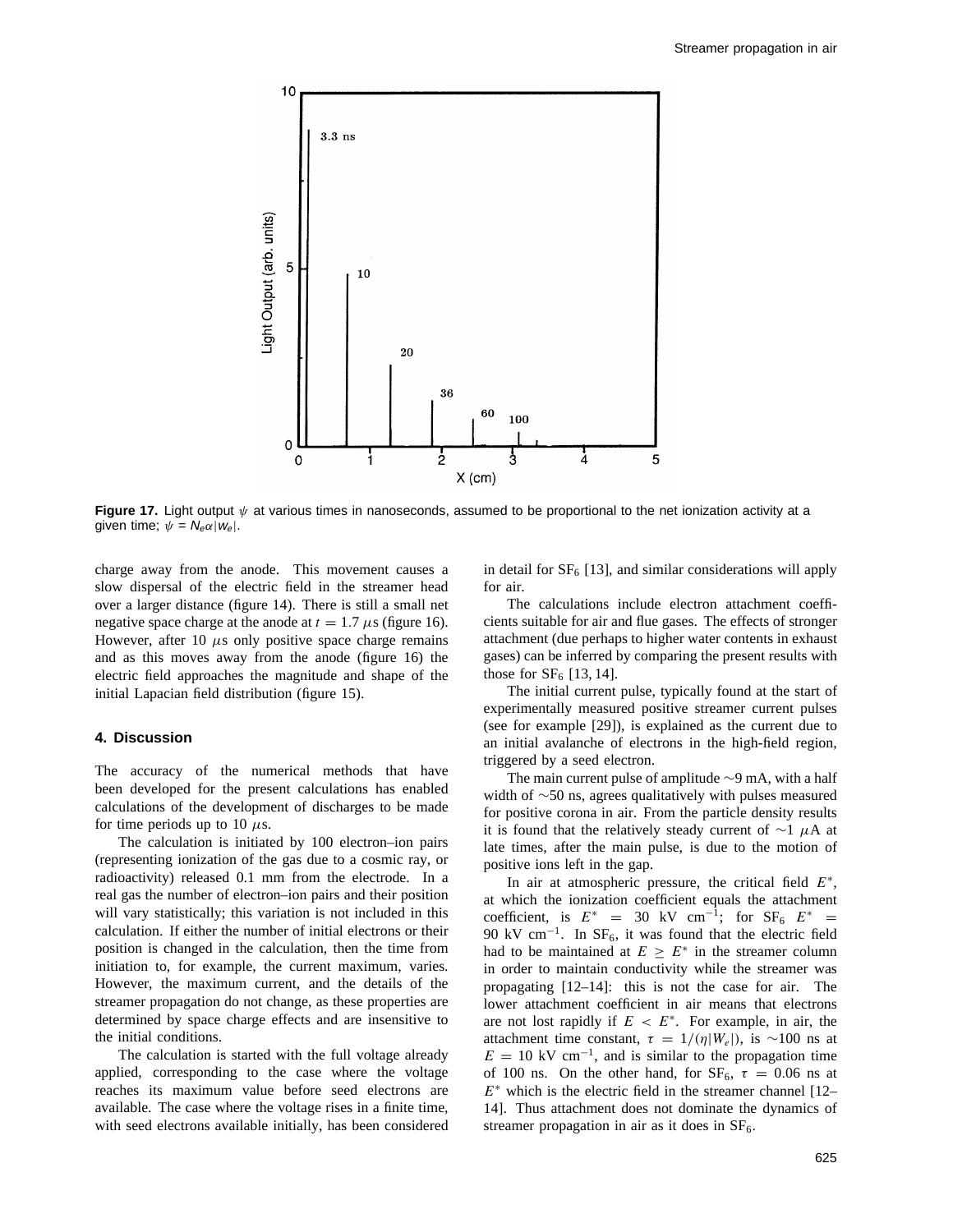The net charge density in the streamer head remains relatively constant as the streamer propagates, decreasing only slowly with time (figure 12). The electric field in the streamer head changes more significantly (figure 8), because it depends on the integrated charge in the streamer head, rather than on the peak charge. The extreme variation in ionization activity with electric field is shown in figure 17 for the light output, since the light output is proportional to the amount of ionization activity.

For applications where it is desirable to have a large electric field to promote specific chemical reactions, e.g. to reduce  $NO<sub>x</sub>$  and  $SO<sub>x</sub>$  in flue gases, the most important phase is probably the 'slow streamer propagation' phase  $(t = 36 \text{ ns to } 200 \text{ ns})$ . The electric field is relatively large, and remains at each location for a longer time. It is very likely that the early streamer propagation is not productive in generating free radicals because of the short duration (∼100 ns). Perhaps with a suitably shaped voltage waveform, streamers could be initiated and propagated at an ideal slow velocity. Note that the electric field in the column is generally very much less than the 30 kV cm<sup>-1</sup> necessary to promote plasma chemical reactions [4].

The calculated results for light output agree qualitatively with the experimental observation of the streamer head propagating like a moving point of light [7, 28, 30]. After 130 ns the calculated light output is difficult to detect photographically.

The movement of the remnant positive space charge away from the positive electrode can be related to the development of the 'corona wind'. The positive ions have a mass of the same order as that of the neutral particles and therefore transfer their momentum efficiently to the background gas.

When the positive charge moves away from the anode at later times, the field at the head of the avalanche collapses, while the electric field near the anode rises. This rising field near the anode may explain the observation of continuing luminosity near the anode in the streamer channel, from  $10-100 \mu s$ , after the passage of the streamer [31].

During a positive streamer discharge from a point, the electric field near the anode at first falls due to the shielding effect of the net positive charge of the discharge, but then the electric field tends to rise towards the anode for three different reasons.

(1) Very close to the anode the electron density decreases towards the anode until the boundary condition  $N_e = 0$  is satisfied at the anode surface, and the electric field rises in order to maintain current continuity, as outlined in detail for  $SF_6$  by Morrow [13].

(2) On a larger scale, a negative space charge layer at the anode leads to a negative gradient of the electric field (equation (5)), and hence a rising electric field towards the anode.

(3) At later times, when only positive space charge remains (moving away from the anode), the electric field rises at the anode as the electric field approaches the Laplacian distribution.

# **5. Conclusions**

The calculations give detailed predictions of electron and ion densities and electric fields as functions of time and position. The time span extends from the initial streamer development, with a resolution of nanoseconds, to a total time for streamer development of 10 *µ*s. Spatial resolution over the electrode separation of 5 cm has been obtained using mesh sizes of 1  $\mu$ m to resolve the features of the streamer head.

The results were obtained by solving one-dimensional particle continuity equations, and a two-dimensional solution of Poisson's equation, to give predictions of the dominant physical processes in positive corona. Crucial to the success of the model for such long calculations has been the use of very accurate flux-corrected-transport algorithms for particle transport, and an accurate two-dimensional solution of Poisson's equation.

The calculations elucidate a number of crucial features of positive streamer corona in air and flue gas.

(1) Photoionization is essential for the development of corona for a positive point–plane gap, and for the development and propagation of positive streamers. Photoionization enables seed electrons to be in the highfield region ahead of the maximum positive space charge at the streamer head.

(2) Attachment of electrons to form negative ions does not dominate the streamer propagation to the extent of requiring the critical field in the streamer channel because the typical attachment time of ∼100 ns is slow compared with typical propagation times. The electric field in the streamer channel behind the streamer head is predicted to be  $\sim$ 5 kV cm<sup>-1</sup>, even though the critical field, at which ionization equals attachment, is  $\sim$ 30 kV cm<sup>-1</sup>. Because of the finite electric field in the plasma channel, streamer propagation eventually ceases when the entire applied voltage is required for the channel.

(3) Predicted streamer propagation velocities of  $\sim$ 10<sup>8</sup> cm s<sup>−1</sup> are in fair agreement with experimental results.

(4) The streamer, for the conditions of the present calculations of 20 kV across a 50 mm gap, is predicted to cease propagation after it has traversed 3.5 cm of the gap, in agreement with previously published experimental observations.

# **Acknowledgments**

The authors would like to acknowledge the support of Mr C A J Paulson and Mr A J Prokopiuk during the course of this work, and DrsAJD Farmer, A B Murphy, G N Haddad and Mrs V M Bowers Morrow for help in editing the manuscript. This work was supported financially by the Commonwealth Department of Primary Industry and Energy through a Coal Research Development and Demonstration Grant.